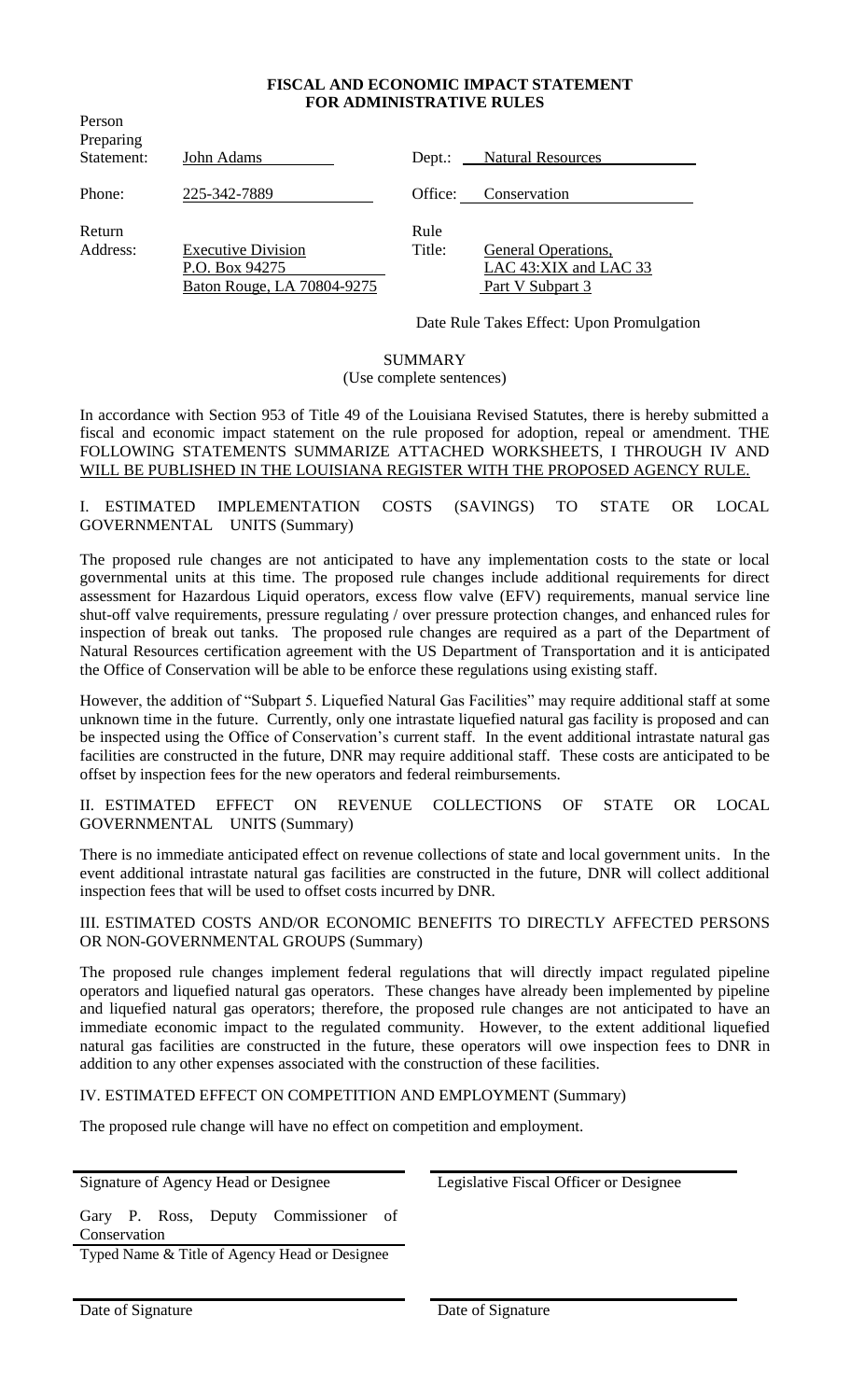## **FISCAL AND ECONOMIC IMPACT STATEMENT FOR ADMINISTRATIVE RULES**

The following information is required in order to assist the Legislative Fiscal Office in its review of the fiscal and economic impact statement and to assist the appropriate legislative oversight subcommittee in its deliberation on the proposed rule.

A. Provide a brief summary of the content of the rule (if proposed for adoption or repeal) or a brief summary of the change in the rule (if proposed for amendment). Attach a copy of the notice of intent and a copy of the rule proposed for initial adoption or repeal (or, in the case of a rule change, copies of both the current and proposed rules with amended portions indicated).

Liquefied Natural Gas rules, changes to documents that are incorporated by reference, excess flow valve (EFV) rule, manual service line shut-off valves rule, pressure regulating / over pressure protection changes, National Pipeline Mapping System requirements for Hazardous Liquid operators, enhanced rules for inspection of break out tanks, and additional requirements for direct assessment for Hazardous Liquid operators.

B. Summarize the circumstances, which require this action. If the Action is required by federal regulation, attach a copy of the applicable regulation.

The proposed rule seeks to implement Parts 191, 192, 193, and 40 of Title 49 of the Code of Federal Regulations.

- C. Compliance with Act 11 of the 1986 First Extraordinary Session
	- (1) Will the proposed rule change result in any increase in the expenditure of funds? If so, specify amount and source of funding.

No. The proposed rule change will not result in any increase in the expenditure of funds.

- (2) If the answer to (1) above is yes, has the Legislature specifically appropriated the funds necessary for the associated expenditure increase?
	- (a) Yes. If yes, attach documentation.
	- (b) NO. If no, provide justification as to why this rule change should be published at this time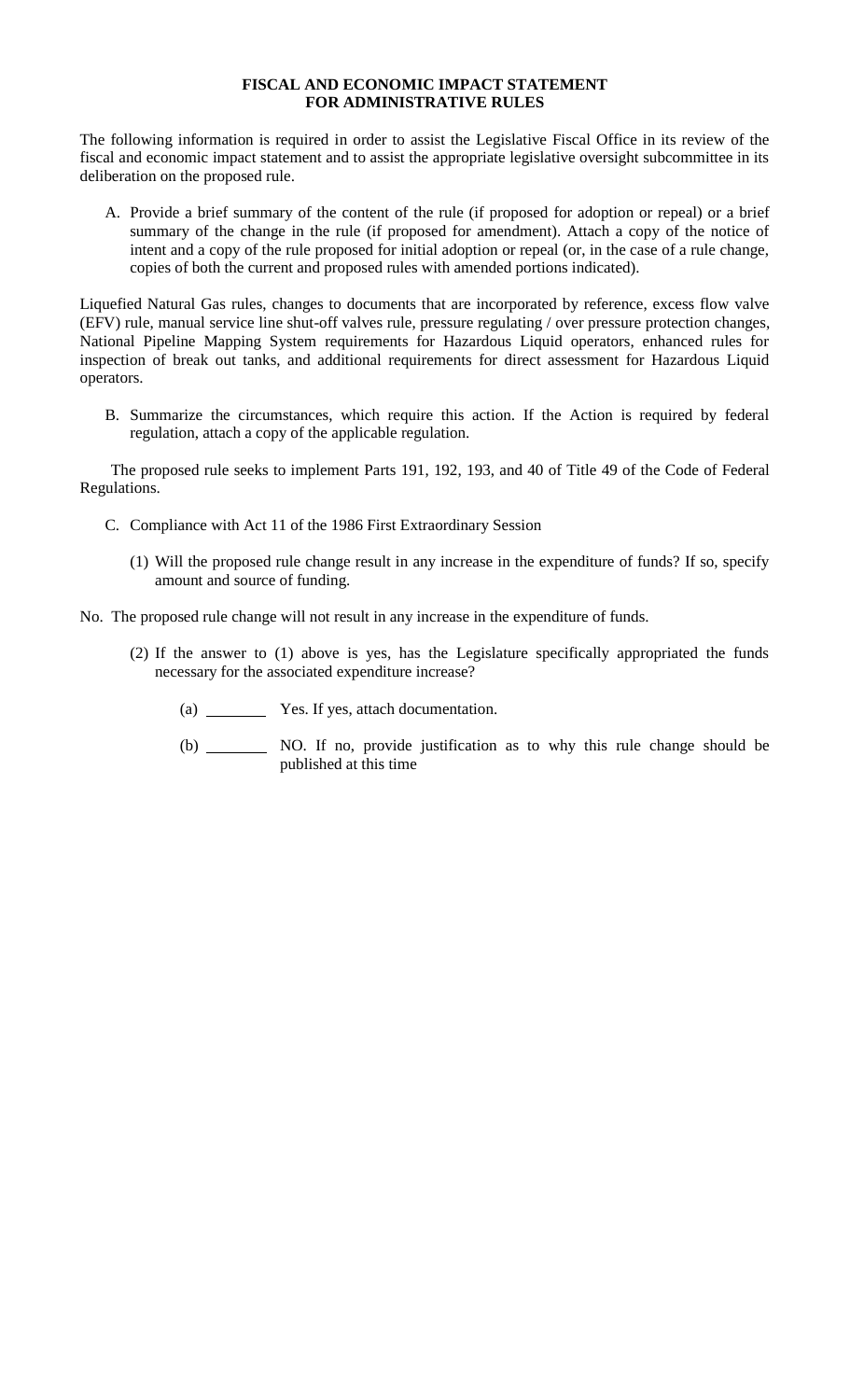## **FISCAL AND ECONOMIC IMPACT STATEMENT**

### **WORKSHEET**

### I. A. COSTS OR SAVINGS TO STATE AGENCIES RESULTING FROM THE ACTION PROPOSED

|  | 1. What is the anticipated increase (decrease) in costs to implement the proposed action? |  |  |  |  |
|--|-------------------------------------------------------------------------------------------|--|--|--|--|
|--|-------------------------------------------------------------------------------------------|--|--|--|--|

| <b>COSTS</b>                 | <b>FY 17-18</b> | <b>FY 18-19</b> | <b>FY 19-20</b> |
|------------------------------|-----------------|-----------------|-----------------|
| <b>Personal Services</b>     | 0.00            | 0.00            | 0.00            |
| <b>Operating Expenses</b>    | 0.00            | 0.00            | 0.00            |
| <b>Professional Services</b> | 0.00            | 0.00<br>S       | 0.00            |
| <b>Other Charges</b>         | 0.00            | 0.00            | 0.00            |
| Equipment                    | 0.00            | 0.00            | 0.00            |
| Major Repairs & Constr.      | 0.00<br>ง       | 0.00            | 0.00            |
| <b>TOTAL</b>                 | 0.00<br>æ       | 0.00<br>\$      | 0.00            |
| POSITIONS (#)                |                 | 0               |                 |

2. Provide a narrative explanation of the costs or savings shown in "A. 1.", including the increase or reduction in workload or additional paperwork (number of new forms, additional documentation, etc.) anticipated as a result of the implementation of the proposed action. Describe all data, assumptions, and methods used in calculating these costs.

Not applicable. There are no costs or savings to State Agencies resulting from the proposed actions.

3. Sources of funding for implementing the proposed rule or rule change.

| <b>SOURCE</b>                | <b>FY 17-18</b> | <b>FY 18-19</b> | <b>FY 19-20</b> |
|------------------------------|-----------------|-----------------|-----------------|
| <b>State General Fund</b>    | 0.00            | 0.00            | 0.00            |
| <b>Agency Self-Generated</b> | 0.00            | 0.00            | 0.00            |
| Dedicated                    | 0.00            | 0.00<br>S       | 0.00            |
| Federal Funds                | 0.00            | 0.00            | 0.00            |
| Other (Specify)              | 0.00            | 0.00            | 0.00            |
| <b>TOTAL</b>                 | 0.00            | 0.00            | 0.00            |

4. Does your agency currently have sufficient funds to implement the proposed action? If not, how and when do you anticipate obtaining such funds?

Yes, although the federal rules are being adopted as state regulations at the state level, they are already being implemented by existing state staff and equipment.

- B. COST OR SAVINGS TO LOCAL GOVERNMENTAL UNITS RESULTING FROM THE ACTION PROPOSED.
	- 1. Provide an estimate of the anticipated impact of the proposed action on local governmental units, including adjustments in workload and paperwork requirements. Describe all data, assumptions and methods used in calculating this impact.

The proposed rule amendment is not anticipated to result in costs or savings to local government units.

2. Indicate the sources of funding of the local governmental unit, which will be affected by these costs or savings.

Not applicable.